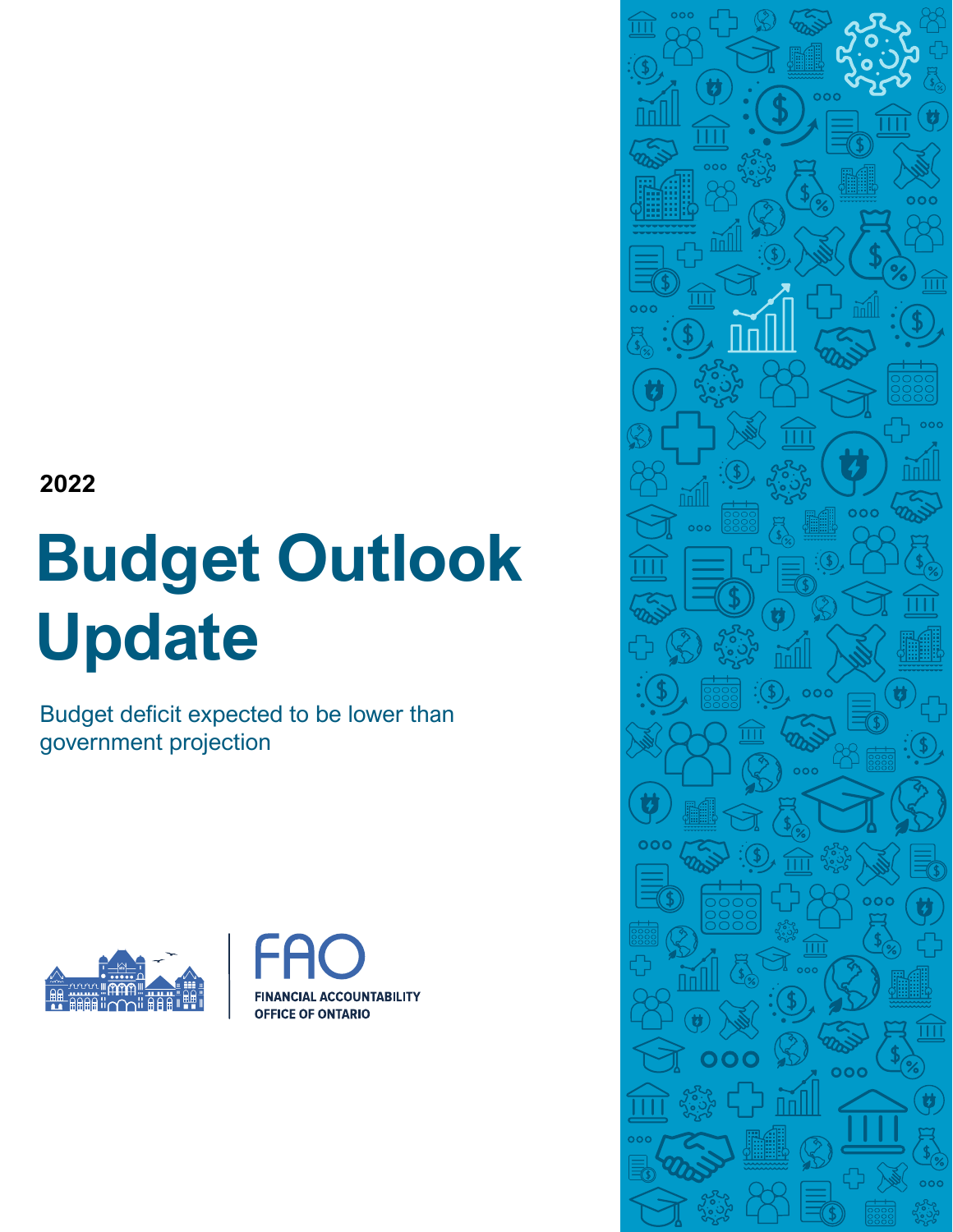

# **Summary**

This Budget Outlook Update provides the FAO's projection of the Ontario government's fiscal position over the 2021-22 to 2023-24 period. The report compares the FAO's outlook to the government's plan presented in the 2021 Economic Outlook and Fiscal Review (or Fall Economic Statement) for the budget balance, key debt measures, revenues and program spending. The FAO's revenue and program spending projections are based on current and announced government policies. The Appendix presents a comparison of the FAO's economic outlook with the Fall Economic Statement (FES).

The FAO will provide a detailed assessment of Ontario's economic and fiscal prospects when it releases the Long-Term Budget Outlook in early March 2022.

## Budget deficit expected to be smaller compared to the government plan

The FAO projects smaller deficits than the FES outlook largely due to stronger revenue growth. For 2021-22, the FAO expects a \$16.0 billion budget deficit, lower than the government outlook for a \$20.5 billion deficit.<sup>1</sup> By 2023-24, the FAO projects the deficit will decline to \$2.8 billion, compared to the FES outlook of \$11.4 billion.

However, if the government makes future announcements such as new tax cuts, spending initiatives or a combination of both, the FAO's deficit projection would deteriorate.

## Lower net debt-to-GDP ratio

Smaller deficits combined with robust economic growth over the projection lower the net debt-to-GDP ratio modestly below pre-pandemic levels. By 2023-24, the FAO projects Ontario's net debt-to-GDP ratio will reach 39.0 per cent, lower than the government's outlook of 43.6 per cent. Interest on debt as a share of revenue is projected to decline to 6.9 per cent, below its pre-pandemic level of 8.0 per cent.

#### Revenues projected to be higher than the government outlook

The FES projects slower revenue growth over the 2021-22 to 2023-24 period compared to the FAO, reflecting weaker expected economic growth, extra prudence, and potential unannounced tax cuts which are not included in the FAO's projection. By 2023-24, the FAO expects total revenues to be \$7.6 billion higher than the government's projection.

#### Government spending plan includes significant unallocated funds, while most sectors face funding shortfalls

Based on a review of the government's existing programs and announced new program commitments to date, the FAO projects a \$6.3 billion combined funding shortfall by 2023-24. By sector, shortfalls are expected in health (\$4.5 billion), education (\$0.4 billion), postsecondary education (\$0.2 billion), children's and social services (\$0.8 billion) and justice (\$0.4 billion). At the same time, the government's spending plan includes significant unallocated funds that the Province will need to decide how to use. For example, the unallocated funds could be used to address the funding shortfall, create new programs, enhance existing programs, and / or lower the budget deficit.<sup>2</sup>

<sup>&</sup>lt;sup>1</sup> The government's budget balance in this report is shown before the reserve.

<sup>&</sup>lt;sup>2</sup> The FAO excludes unallocated funds from its program spending projection until the government decides how to use these funds.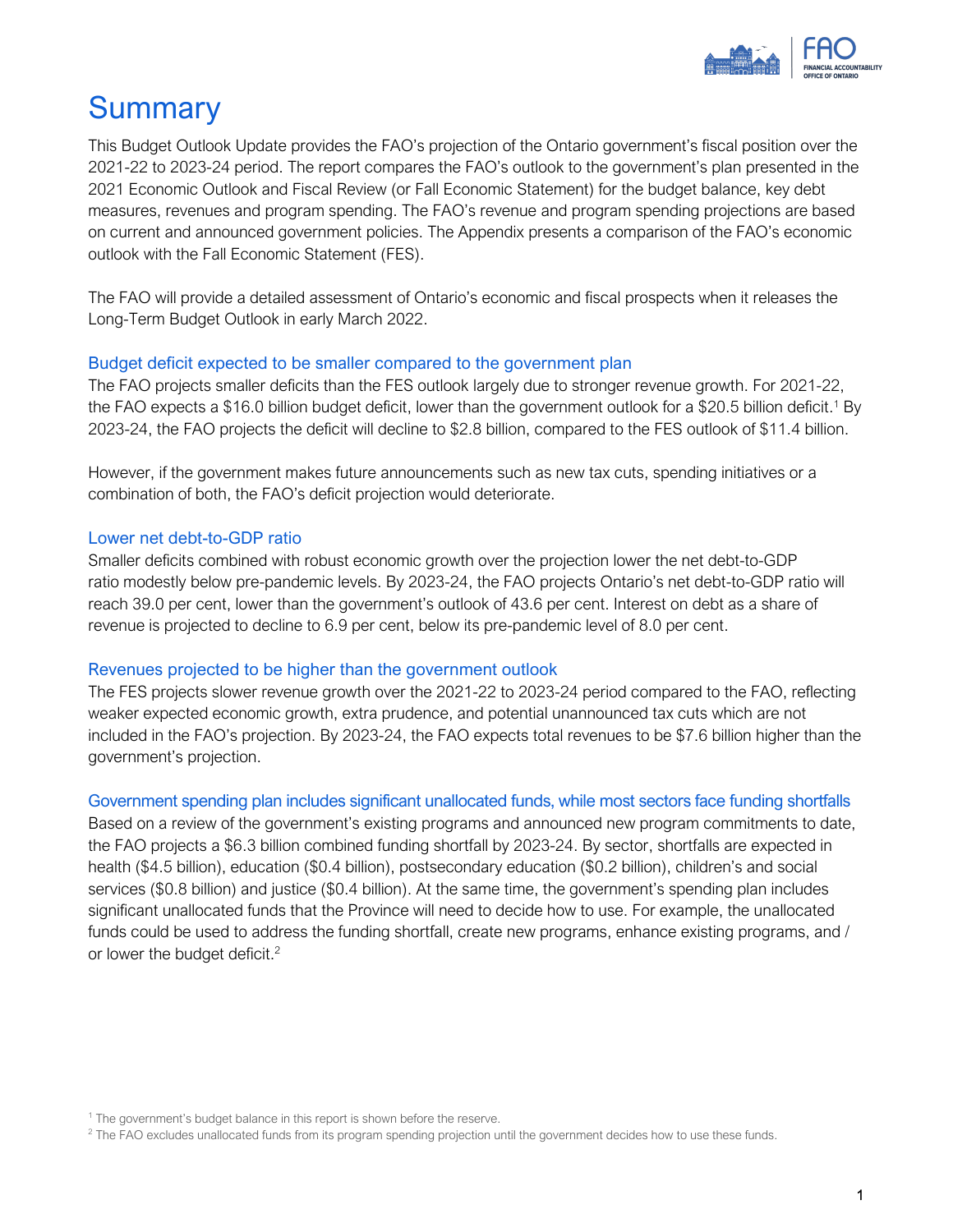

# Budget and Debt Outlook

## The FAO expects lower budget deficits compared to the government's projection

- Ontario recorded a budget deficit of \$16.4 billion in 2020-21, significantly less than the \$38.5 billion shortfall expected in the 2021 Budget.<sup>3</sup> This dramatic improvement reflected the unprecedented support from the federal government through direct COVID-19 transfer payments to the province, as well as income initiatives for workers and businesses that propped up provincial revenue. 4
- The FAO expects that Ontario's deficits will improve over the medium term as the province recovers from the COVID-19 pandemic and the economy rebounds strongly. The FAO projects that under current policies, Ontario's deficit would decline from \$16.0 billion in 2021-22 to \$2.8 billion by 2023-24.
- In contrast, the government's deficit forecast improves much slower than the FAO's outlook. By 2023-24, the FAO expects the deficit to be \$8.6 billon smaller than the government's deficit projection of \$11.4 billion. This difference results from the FAO's significantly higher revenue outlook combined with a lower projection for interest on debt expense.



## Figure 1: FAO's deficit projection \$8.6 billion lower than government's by 2023-24

The Budget Balance is presented without the reserve. Source: 2021 Ontario Economic Outlook and Fiscal Review and FAO.

• The FAO's deficit projection is based on current government revenue and program spending policies, the estimated impact of the Omicron wave of the COVID-19 pandemic, and new program announcements made since the release of the FES up to January 20, 2022. If the government announces new tax cuts or spending initiatives in the future, the FAO's deficit projections would deteriorate.

<sup>3</sup> See page 7 of th[e 2021 Ontario Budget.](https://budget.ontario.ca/2021/pdf/2021-ontario-budget-en.pdf)

<sup>4</sup> See the FAO's [Federal and Provincial COVID-19 Response Measures: 2021 Update.](https://www.fao-on.org/en/Blog/Publications/fed-prov-response-2021)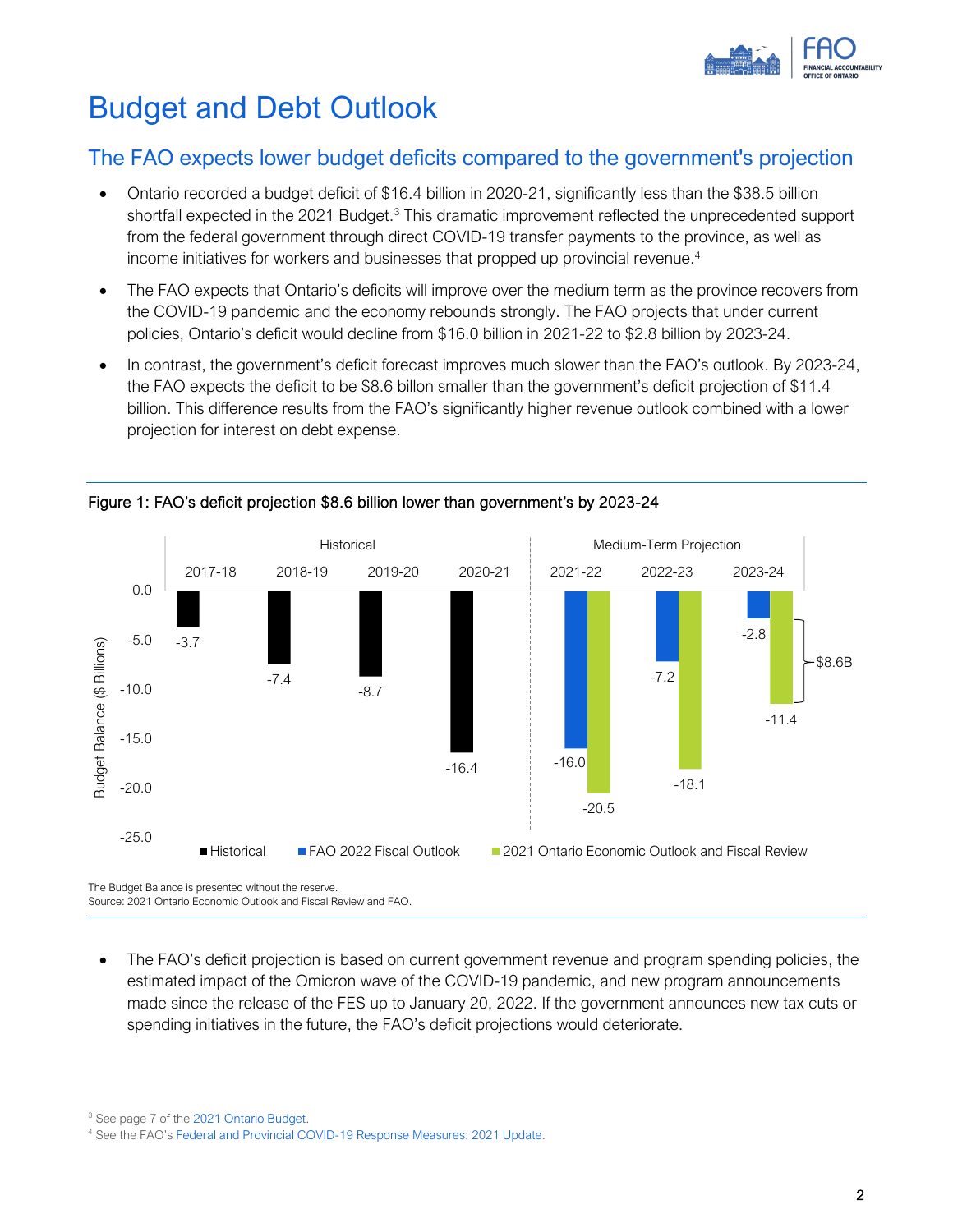

## Lower deficits will improve Ontario's fiscal sustainability indicators

- Given the FAO's outlook for declining budget deficits, Ontario's fiscal indicators are expected to improve over the projection after sharp deteriorations in 2020-21 caused by the pandemic. The province's net debtto-GDP ratio is expected to decline to 39.0 per cent by 2023-24, below the 43.9 per cent recorded in 2020-21 and modestly lower than pre-pandemic rates.
- Similarly, debt interest payments as a share of revenue are projected to decline from 7.4 per cent in 2020- 21 to 6.9 per cent by 2023-24, well below the pre-pandemic (2019-20) share of 8.0 percent.



Figure 2: FAO projects an improvement in Ontario's fiscal sustainability indicators

# Revenue Outlook

# The FAO projects higher revenues compared to the government's Fall Economic **Statement**

- The FAO projects average annual revenue growth of 4.0 per cent over the 2021-22 to 2023-24 period, consistent with its economic outlook and similar to historical experience since 2012-13. In contrast, the FES expects annual revenue growth of 2.6 per cent over the same period, 1.4 percentage points lower than the FAO's outlook.
- By 2023-24, the FAO projects \$185.6 billion in total revenue, \$7.6 billion higher than the government's projection of \$178.0 billion in the FES.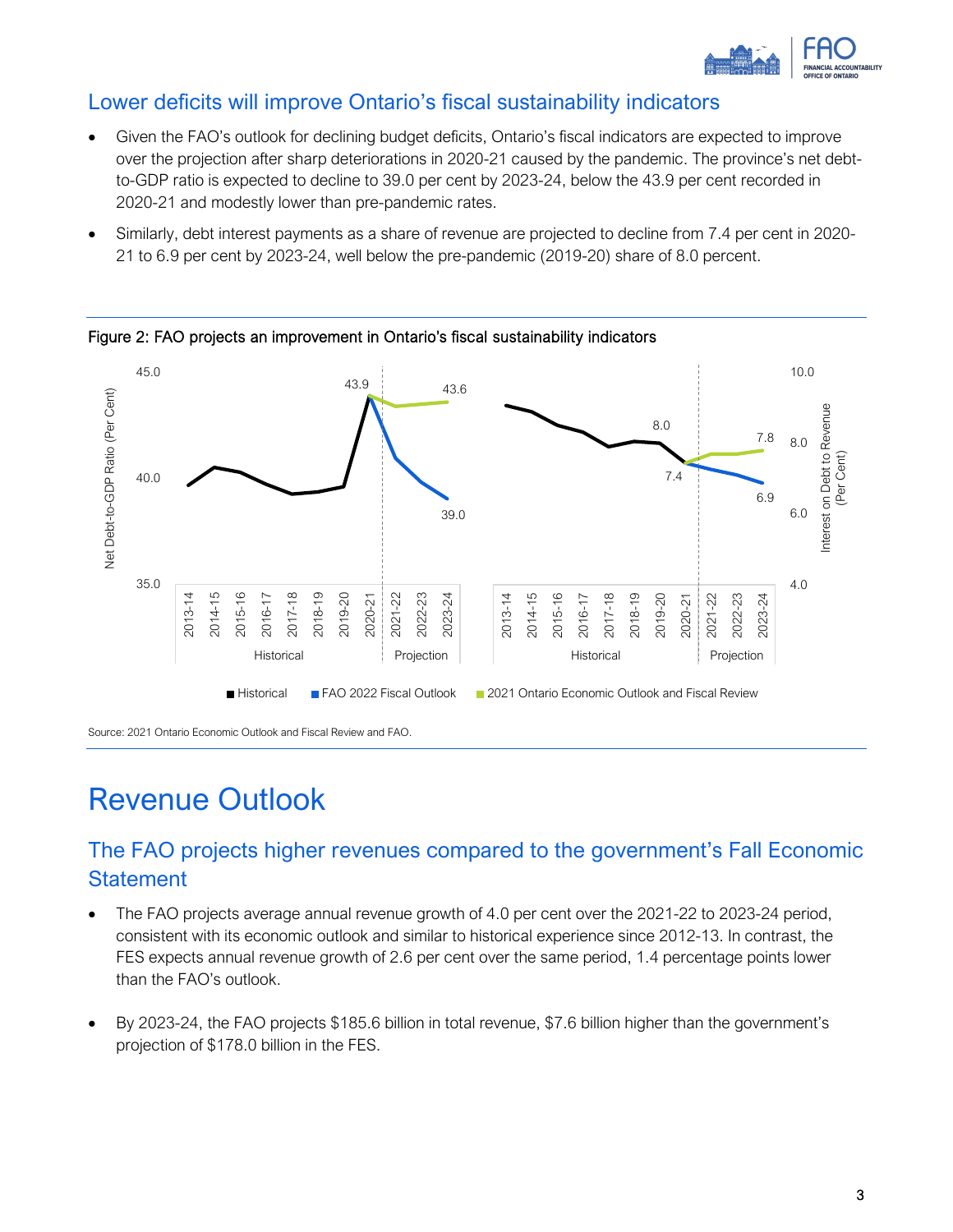



Figure 3: The FAO's revenue projection is \$7.6 billion higher than the government's by 2023-24

## Fall Economic Statement's lower revenue outlook could reflect unannounced tax cuts

- The FAO's tax revenue projection is higher than the FES over the entire outlook, with the difference growing to \$7.7 billion by 2023-24. Gaps in personal income tax and corporations tax revenues make up \$6.4 billion of this difference in 2023-24. 5
	- $\circ$  Personal income tax revenues in the FES are expected to be \$2.8 billion lower than the FAO's projection in 2023-24. About \$1.1 billion of the difference can be explained by the government's weaker labour income projection. The remaining \$1.7 billion difference remains unexplained but could be potential unannounced personal income tax cuts incorporated in the government's fiscal plan.
	- o Corporations tax revenues in the FES are expected to be \$3.6 billion lower compared to the FAO's projection in 2023-24. The FAO estimates that \$2.7 billion of this difference might be attributed to the use of significant fiscal prudence and the government's weaker corporate income projection in 2023 and 2024. The remaining difference of \$0.8 billion may indicate that unannounced corporations tax cuts are included in the government's fiscal plan.

<sup>5</sup> The remaining \$1.3 billion is attributed to differences in sales tax and other tax revenue projections, largely explained by the FAO's stronger economic projection.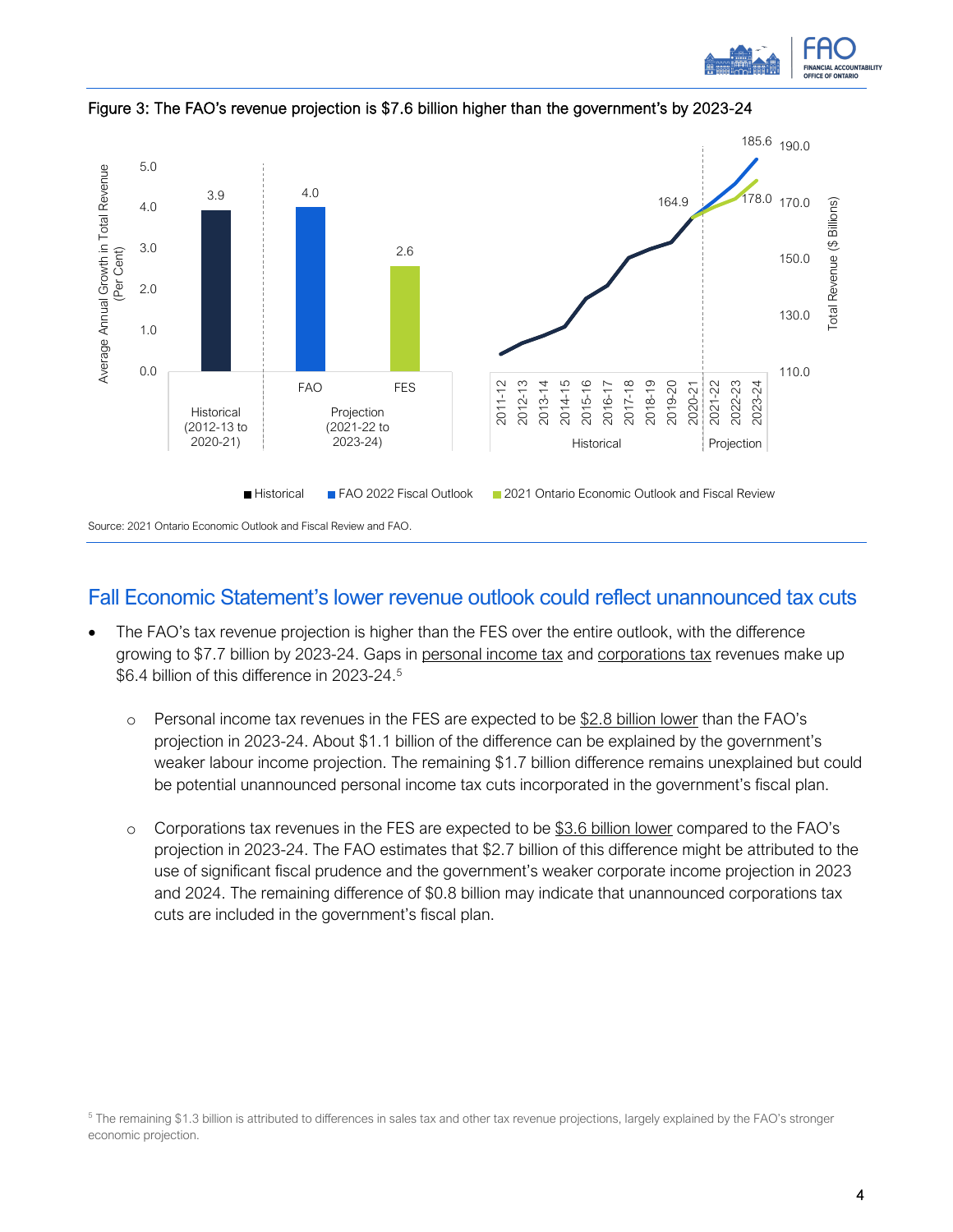

## Figure 4: Unannounced tax cuts could explain the difference between the FAO and the Fall Economic Statement's tax revenue projections



# Program Spending Outlook

- Over the three-year outlook, the FAO projects<sup>6</sup> that program spending will increase by an average annual rate of 1.3 per cent. The relatively slow growth rate in program spending is due to the expectation that time-limited COVID-19-related spending will be largely completed by the end of 2022-23.<sup>7</sup>
- The FAO projects total program spending of \$174.3 billion this year, dropping to \$171.5 billion in 2022-23, and then rising to \$175.6 billion in 2023-24. The decline in program spending from 2021-22 to 2022-23 reflects the projected year-over-year decline in COVID-19-related spending.<sup>8</sup>

# FAO's program spending projection lower than the government's in 2021-22 and 2022-23

• The FAO's program spending projection is lower than the government's spending plan in the 2021 Fall Economic Statement, with a gap of \$1.8 billion in 2021-22 and \$4.9 billion in 2022-23, narrowing to a difference of only \$39 million in 2023-24.

<sup>6</sup> The FAO's program spending forecast is based on the FAO's projected cost of current government programs and policies, the impact on the health sector of the Omicron wave of the COVID-19 pandemic, and new program announcements made since the release of the FES up to January 20, 2022. Importantly, the FAO's program spending forecast excludes unallocated funds included in the government's program spending outlook in the FES, as unallocated funds represent unannounced or upcoming program decisions.

<sup>7</sup> In contrast, the FAO projects an average annual program spending growth rate of 3.6 per cent from 2019-20 to 2023-24 (which excludes the temporary impact of COVID-19-related spending). The FAO's program spending forecast includes an estimated \$0.4 billion of COVID-19-related spending in both 2019-20 and 2023-24.

<sup>8</sup> The FAO's three-year spending projection includes an estimated \$12.7 billion in COVID-19-related spending in 2021-22, \$2.1 billion in 2022-23 and \$0.4 billion in 2023-24. The government's spending plan in the FES includes COVID-19-related spending of \$10.7 billion in 2021-22, \$3.4 billion in 2022-23 and none in 2023-24. The FAO's COVID-19-related spending outlook reflects the estimated impact of the Omicron wave of the COVID-19 pandemic, and new COVID-19-related program announcements made since the release of the FES up to January 20, 2022. For information on COVID-19-related spending prior to the Omicron wave, see the FAO's [Federal and Provincial COVID-19 Response Measures:](https://fao-on.org/en/Blog/Publications/fed-prov-response-2021)  [2021 Update.](https://fao-on.org/en/Blog/Publications/fed-prov-response-2021)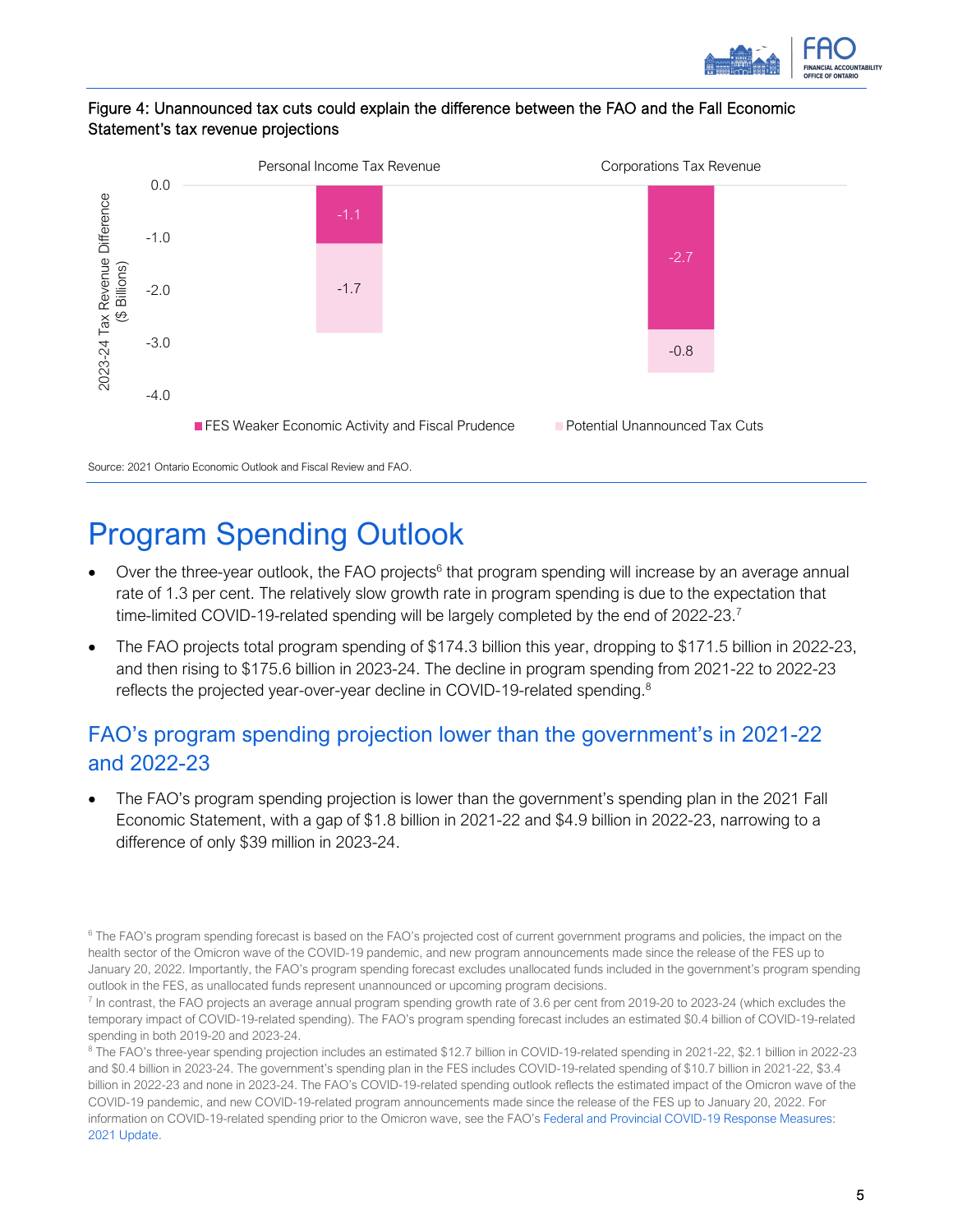



Figure 5: FAO's program spending projection is lower than the government's in 2021-22 and 2022-23

Source: FAO analysis of the 2021 Ontario Economic Outlook and Fiscal Review and information provided by the Ministry of Finance.

# Government spending plan includes significant unallocated funds, while most sectors face funding shortfalls

• Although by 2023-24 the difference between the FAO's and the Province's projections for total program spending is only \$39 million, there are significant differences among program sectors for all three years of the spending outlook.

|                                       | Spending Gap, Province vs. FAO |                          |                          |  |  |
|---------------------------------------|--------------------------------|--------------------------|--------------------------|--|--|
| Sector                                | 2021-22<br>(\$ millions)       | 2022-23<br>(\$ millions) | 2023-24<br>(\$ millions) |  |  |
| Health                                | $-1,448$                       | $-3,098$                 | -4,491                   |  |  |
| Education                             | $-243$                         | 112                      | $-429$                   |  |  |
| Postsecondary Education               | $-12$                          | $-112$                   | $-221$                   |  |  |
| <b>Children's and Social Services</b> | 378                            | $-279$                   | $-816$                   |  |  |
| Justice                               | $-46$                          | $-171$                   | $-379$                   |  |  |
| Sum of shortfalls in 5 sectors        | $-1.372$                       | -3.547                   | -6.336                   |  |  |
| Other Programs                        | 3,205                          | 8,450                    | 6,375                    |  |  |
| Total                                 | 1,833                          | 4,903                    | 39                       |  |  |

Table 1: FAO's program spending projection by sector is significantly different than the government's

Note: Negative values indicate that the Province's spending plan is below the FAO's projection, while positive values indicate that the Province's spending plan is above the FAO's projection. The FAO's program spending projection is based on the FAO's projected cost of current government programs and policies, the impact on the health sector of the Omicron wave of the COVID-19 pandemic, and new program announcements made since the release of the 2021 Fall Economic Statement up to January 20, 2022. Importantly, the FAO's program spending forecast excludes unallocated funds included in the government's program spending outlook in the FES, as unallocated funds represent unannounced or upcoming program decisions. Ontario Teachers' Pension Plan (OTPP) expense is included in the education sector. Source: FAO analysis of the 2021 Ontario Economic Outlook and Fiscal Review and information provided by the Ministry of Finance.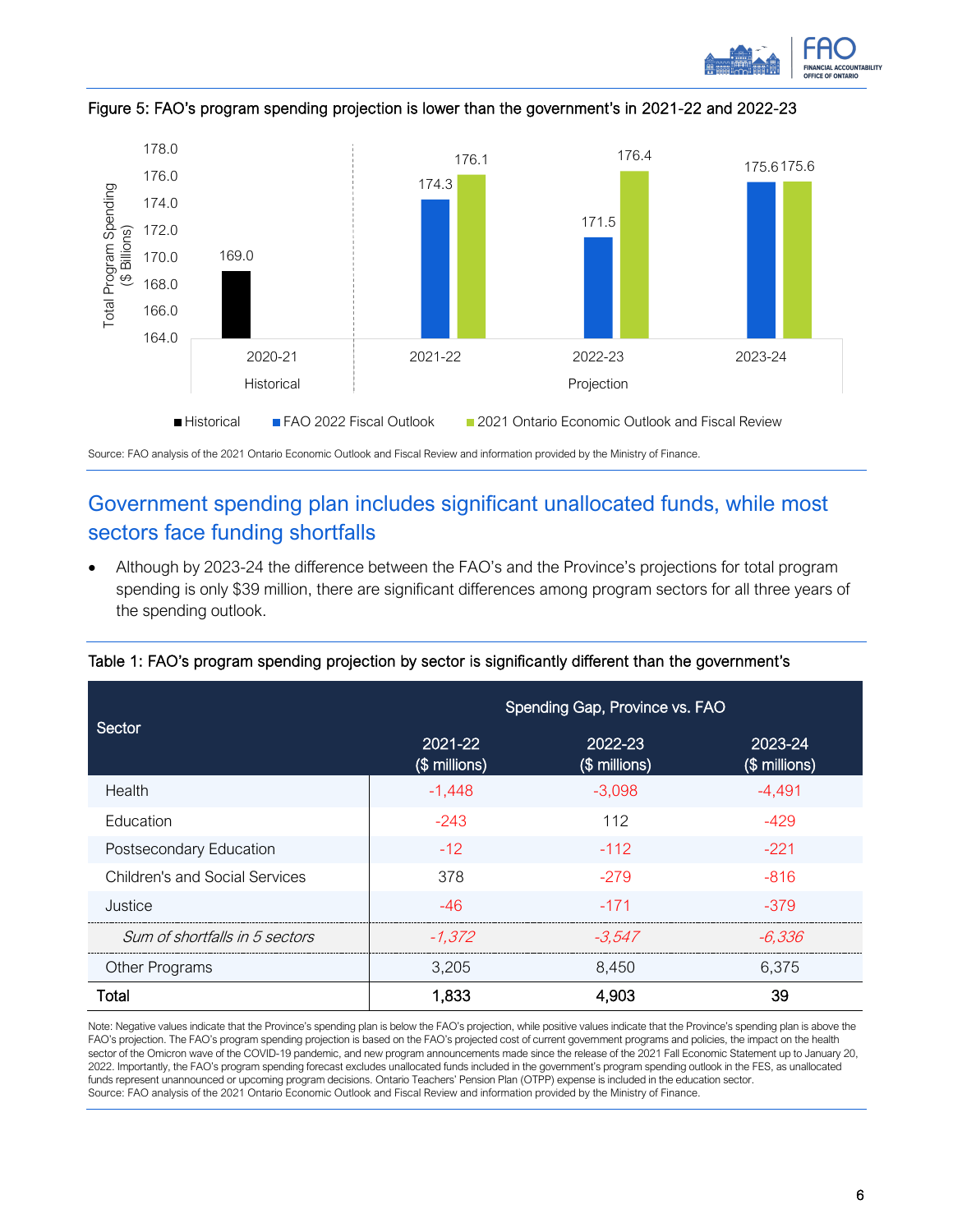

- The FAO projects a \$6.3 billion funding shortfall in the five sectors by 2023-24. Overall, the largest funding shortfall occurs in the health sector, with the Province's plan in the FES lower than the FAO's projection by \$1.4 billion in 2021-22, \$3.1 billion in 2022-23 and \$4.5 billion in 2023-24.
	- o In 2021-22, the health sector shortfall represents the impact of the Omicron wave of the COVID-19 pandemic,<sup>9</sup> which began after the November 4, 2021 release of the FES. To address the shortfall, the Province will need to transfer unallocated funds from the Time-Limited COVID-19 Fund or the Contingency Fund to the health sector.
	- o For 2022-23 and 2023-24, the shortfall largely represents the difference between the FAO's projected cost of current government health sector programs and policies, compared to the amount allocated by the Province in its FES spending plan. To address the shortfall, the Province will need to: transfer unallocated funds to the health sector, increase the overall health sector spending plan in the upcoming 2022 Ontario Budget, and/or implement health sector program cuts or other savings measures.
- In contrast, in the 'other programs' sector,<sup>10</sup> the Province's spending plan is significantly higher than the FAO's projection in every year, by \$3.2 billion in 2021-22, \$8.5 billion in 2022-23 and \$6.4 billion in 2023-24.
	- o The difference between the FAO's 'other programs' projection and the Province's spending plan in the FES is largely due to unallocated funds included in each year of the Province's spending plan.
	- o As the Province cannot directly spend unallocated funds but instead must allocate them to programs, the FAO excludes unallocated funds from its program spending projection until the government decides how to use the funds. For example, the unallocated funds could be used to fund new programs, enhance existing programs, support sectors with projected funding shortfalls under current program policies, or lower the budget deficit.

<sup>9</sup> For example, after accounting for the projected impact of the Omicron wave on hospitalizations, the FAO estimates that patients with COVID-19 will occupy a total of 431,000 hospital days in 2021-22, a 98.6 per cent increase compared to the 217,000 hospitals days occupied by COVID-19 patients in 2020-21.

<sup>10</sup> The 'other programs' sector includes the following ministries: Agriculture, Food and Rural Affairs; Economic Development, Job Creation and Trade; Energy, Northern Development and Mines; Environment, Conservation and Parks; Finance; Francophone Affairs; Government and Consumer Services; Heritage, Sport, Tourism and Culture Industries; Indigenous Affairs; Infrastructure; Labour, Training and Skills Development; Municipal Affairs and Housing; Natural Resources and Forestry; Seniors and Accessibility; Transportation; and Treasury Board Secretariat. The 'other programs' sector also includes the Executive Offices (Cabinet Office, Office of the Lieutenant Governor, and Office of the Premier) and the Legislative Offices. The FAO includes Ontario Teachers' Pension Plan expense in the education sector.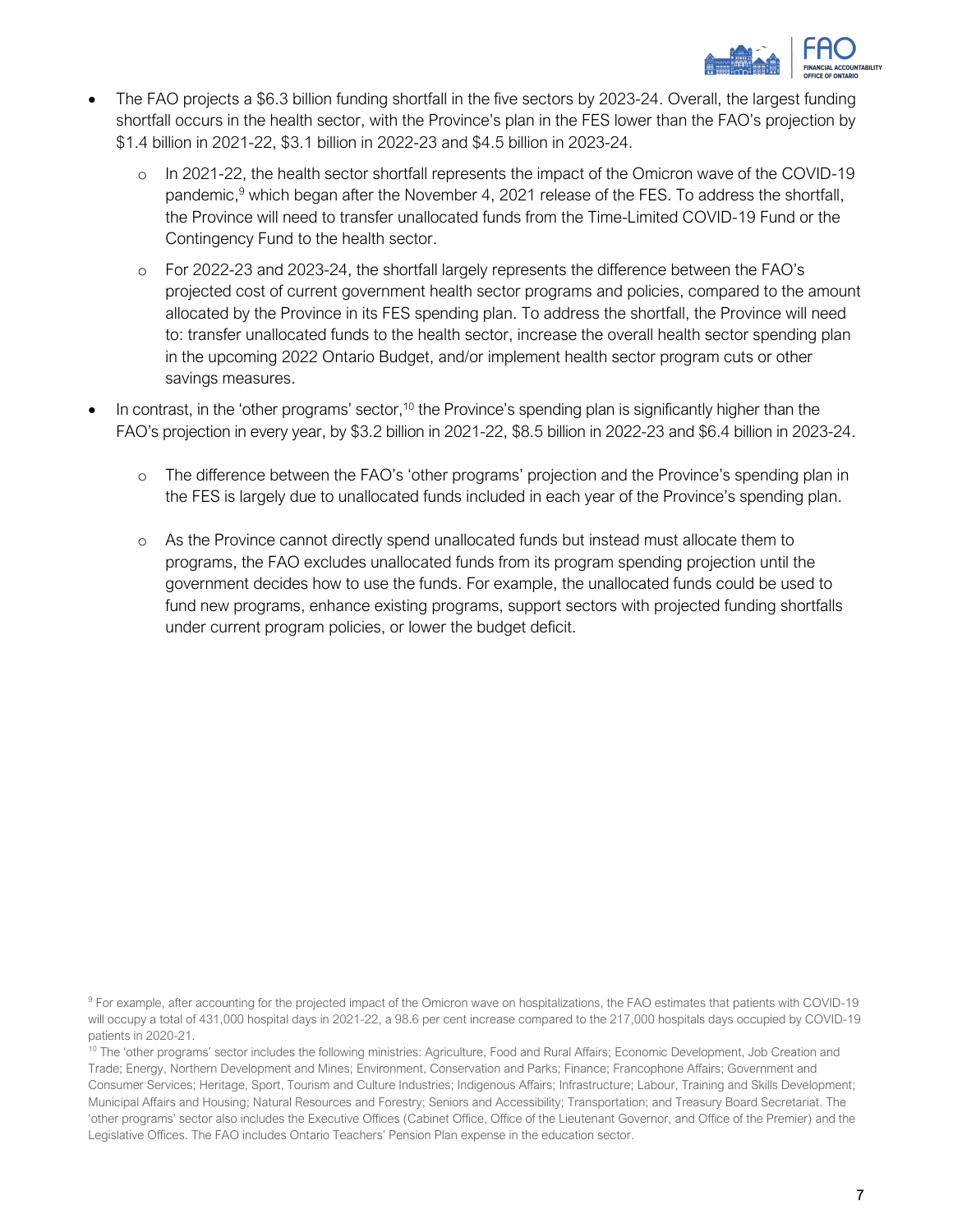

# Appendix

## Table A-1: FAO Outlook for Key Revenue Drivers

| (Per Cent Growth)            | 2019a  | 2020a             | 2021f | 2022f | 2023f | 2024f |
|------------------------------|--------|-------------------|-------|-------|-------|-------|
| Nominal GDP                  |        |                   |       |       |       |       |
| FAO - Fiscal Outlook Update  | 3.7    | $-2.8$            | 11.8  | 6.9   | 4.5   | 3.7   |
| 2021 Ontario FES*            | 3.7    | $-2.8$            | 9.0   | 6.6   | 4.6   | 4.1   |
| Labour Income                |        |                   |       |       |       |       |
| FAO - Fiscal Outlook Update  | 4.4    | $-0.3$            | 9.6   | 5.0   | 4.1   | 3.7   |
| 2021 Ontario FFS             | 4.4    | $-0.3$            | 6.3   | 4.7   | 4.7   | 4.1   |
| <b>Corporate Profits</b>     |        |                   |       |       |       |       |
| FAO - Fiscal Outlook Update  | $-1.3$ | 10.2 <sup>2</sup> | 23.8  | 8.5   | 5.0   | 3.7   |
| 2021 Ontario FES             | $-1.3$ | 10.2              | 30.6  | 9.1   | 1.5   | 3.3   |
| <b>Household Consumption</b> |        |                   |       |       |       |       |
| FAO - Fiscal Outlook Update  | 3.5    | $-7.4$            | 7.3   | 8.5   | 4.7   | 3.7   |
| 2021 Ontario FES             | 3.5    | $-7.4$            | 6.2   | 7.6   | 4.8   | 4.3   |

a = Actual f = Forecast

\* Ministry of Finance forecast released in the 2021 Ontario Economic Outlook and Fiscal Review was based on information available up to October 1, 2021.

Source: Ontario Economic Accounts, 2021 Ontario Economic Outlook and Fiscal Review and FAO.

#### Table A-2: FAO Outlook for Real GDP and Select Economic Indicators

| (Per Cent Growth)                            | 2019a | 2020a  | 2021a | 2022f | 2023f | 2024f |
|----------------------------------------------|-------|--------|-------|-------|-------|-------|
| Real GDP*                                    |       |        |       |       |       |       |
| FAO - Fiscal Outlook Update                  | 2.0   | $-5.1$ | 4.5   | 4.2   | 2.5   | 1.9   |
| 2021 Ontario FES**                           | 2.0   | $-5.1$ | 4.3   | 4.5   | 2.6   | 2.0   |
| Employment                                   |       |        |       |       |       |       |
| FAO - Fiscal Outlook Update                  | 2.8   | $-4.8$ | 4.9   | 4.3   | 1.1   | 0.9   |
| 2021 Ontario FES                             | 2.8   | $-4.8$ | 4.3   | 3.3   | 2.0   | 1.5   |
| Unemployment Rate (Per Cent)                 |       |        |       |       |       |       |
| FAO - Fiscal Outlook Update                  | 5.6   | 9.6    | 8.0   | 6.1   | 6.0   | 6.0   |
| 2021 Ontario FES                             | 5.6   | 9.6    | 8.2   | 6.6   | 6.2   | 6.1   |
| CPI Inflation (Per Cent)                     |       |        |       |       |       |       |
| FAO - Fiscal Outlook Update                  | 1.9   | 0.7    | 3.5   | 3.8   | 2.2   | 1.9   |
| 2021 Ontario FES                             | 1.9   | 0.7    | 3.1   | 2.6   | 2.1   | 1.9   |
| Three-month Treasury Bill Rate<br>(Per Cent) |       |        |       |       |       |       |
| FAO - Fiscal Outlook Update                  | 1.7   | 0.4    | 0.1   | 1.0   | 1.7   | 2.1   |
| 2021 Ontario FES                             | 1.7   | 0.4    | 0.1   | 0.3   | 0.9   | 1.3   |
| 10-year Government Bond Rate<br>(Per Cent)   |       |        |       |       |       |       |
| FAO - Fiscal Outlook Update                  | 1.6   | 0.7    | 1.4   | 1.9   | 2.3   | 2.9   |
| 2021 Ontario FES                             | 1.6   | 0.7    | 1.3   | 1.8   | 2.2   | 2.5   |

a = Actual f = Forecast

\* Real GDP in 2021 is forecast.

\*\* Ministry of Finance forecast released in the 2021 Ontario Economic Outlook and Fiscal Review was based on information available up to October 1, 2021. Source: Statistics Canada, Ontario Economic Accounts, 2021 Ontario Economic Outlook and Fiscal Review, and FAO.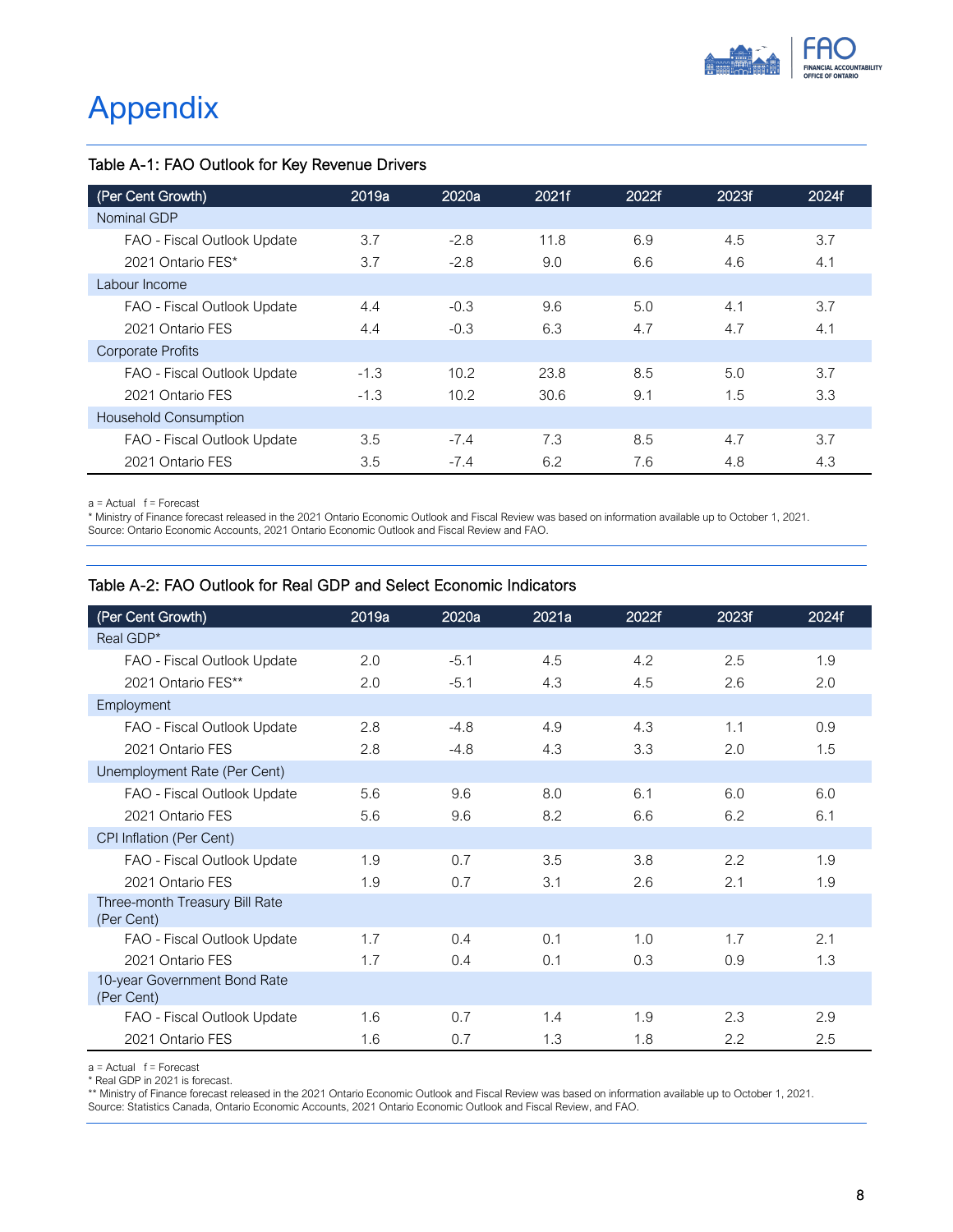

#### Table A-3: FAO Fiscal Outlook

| (\$ Billions)                                | 2019-20a | 2020-21a | 2021-22f | 2022-23f | 2023-24f |
|----------------------------------------------|----------|----------|----------|----------|----------|
| Revenue                                      |          |          |          |          |          |
| Personal Income Tax                          | 37.7     | 40.3     | 42.4     | 44.6     | 46.8     |
| Sales Tax                                    | 28.6     | 26.6     | 31.0     | 33.5     | 35.1     |
| Corporations Tax                             | 15.4     | 17.8     | 19.0     | 20.2     | 21.0     |
| All Other Taxes                              | 26.5     | 26.2     | 28.4     | 28.5     | 29.2     |
| <b>Total Taxation Revenue</b>                | 108.3    | 110.9    | 120.8    | 126.8    | 132.1    |
| Transfers from Government of Canada          | 25.4     | 33.9     | 28.7     | 27.1     | 28.7     |
| Income from Government Business Enterprise   | 5.9      | 5.0      | 4.7      | 5.5      | 6.6      |
| Other Non-Tax Revenue                        | 16.5     | 15.1     | 16.5     | 17.5     | 18.2     |
| <b>Total Revenue</b>                         | 156.1    | 164.9    | 170.7    | 176.9    | 185.6    |
|                                              |          |          |          |          |          |
| <b>Expense</b>                               |          |          |          |          |          |
| <b>Health Sector</b>                         | 63.7     | 69.5     | 76.5     | 74.9     | 77.7     |
| Health (Base)                                | 63.7     | 62.1     | 69.3     | 73.8     | 77.3     |
| Temporary COVID-19 Funds                     | 0.0      | 7.4      | 7.2      | 1.2      | 0.4      |
| <b>Education Sector</b>                      | 31.7     | 32.9     | 33.4     | 33.2     | 33.7     |
| Education* (Base)                            | 31.4     | 29.4     | 32.1     | 32.9     | 33.7     |
| Temporary COVID-19 Funds                     | 0.4      | 3.5      | 1.3      | 0.3      | 0.0      |
| <b>Children's and Social Services Sector</b> | 17.1     | 17.4     | 17.5     | 18.2     | 18.9     |
| Children's and Social Services (Base)        | 17.1     | 16.9     | 17.1     | 18.2     | 18.9     |
| Temporary COVID-19 Funds                     | 0.0      | 0.5      | 0.4      | 0.0      | 0.0      |
| Postsecondary Education Sector               | 10.5     | 9.8      | 10.7     | 11.1     | 11.4     |
| Postsecondary Education (Base)               | 10.5     | 9.6      | 10.7     | 11.1     | 11.4     |
| Temporary COVID-19 Funds                     | 0.0      | 0.2      | 0.0      | 0.0      | 0.0      |
| <b>Justice Sector</b>                        | 4.7      | 4.8      | 4.9      | 5.0      | 5.2      |
| Justice (Base)                               | 4.7      | 4.8      | 4.9      | 5.0      | 5.2      |
| Temporary COVID-19 Funds                     | 0.0      | 0.1      | 0.0      | 0.0      | 0.0      |
| <b>Other Programs</b>                        | 24.5     | 34.6     | 31.3     | 29.0     | 28.8     |
| Other (Base)                                 | 24.5     | 23.8     | 27.4     | 28.4     | 28.8     |
| Temporary COVID-19 Funds                     | 0.0      | 10.8     | 3.8      | 0.6      | 0.0      |
| <b>Total Program Expense</b>                 | 152.3    | 169.0    | 174.3    | 171.5    | 175.6    |
| Total Program Expense (Base)                 | 151.9    | 146.7    | 161.6    | 169.4    | 175.2    |
| Total Temporary COVID-19 Funds               | 0.4      | 22.3     | 12.7     | 2.1      | 0.4      |
| Interest on Debt                             | 12.5     | 12.3     | 12.4     | 12.6     | 12.8     |
| <b>Total Expense</b>                         | 164.8    | 181.3    | 186.7    | 184.1    | 188.4    |
| <b>Budget Balance**</b>                      | $-8.7$   | $-16.4$  | $-16.0$  | $-7.2$   | $-2.8$   |

 $a =$  Actual  $f =$  Forecast

\* Includes Ontario Teachers' Pension Plan.

\*\* Budget Balance is presented without reserve.

Numbers may not add due to rounding.

Source: Ontario Public Accounts, 2021 Ontario Economic Outlook and Fiscal Review, and FAO.

#### Table A-4: FAO Debt Outlook

| (\$ Billions)              | 2019–20a | 2020–21a | $2021 - 22f$ | $2022 - 23f$ | $2023 - 24f$ |
|----------------------------|----------|----------|--------------|--------------|--------------|
| Budget Balance*            | $-8.7$   | $-16.4$  | $-16.0$      | $-7.2$       | $-2.8$       |
| <b>Accumulated Deficit</b> | 225.8    | 239.3    | 255.3        | 262.4        | 265.2        |
| Net Debt                   | 353.3    | 373.6    | 396.9        | 412.6        | 422.9        |
| Net Debt-to-GDP (Per Cent) | 39.6     | 43.9     | 41.O         | 39.8         | 39.0         |

a = Actual f = Forecast

\* Budget Balance is presented without reserve.

Numbers may not add due to rounding.

Source: Ontario Public Accounts, 2021 Ontario Economic Outlook and Fiscal Review, and FAO.